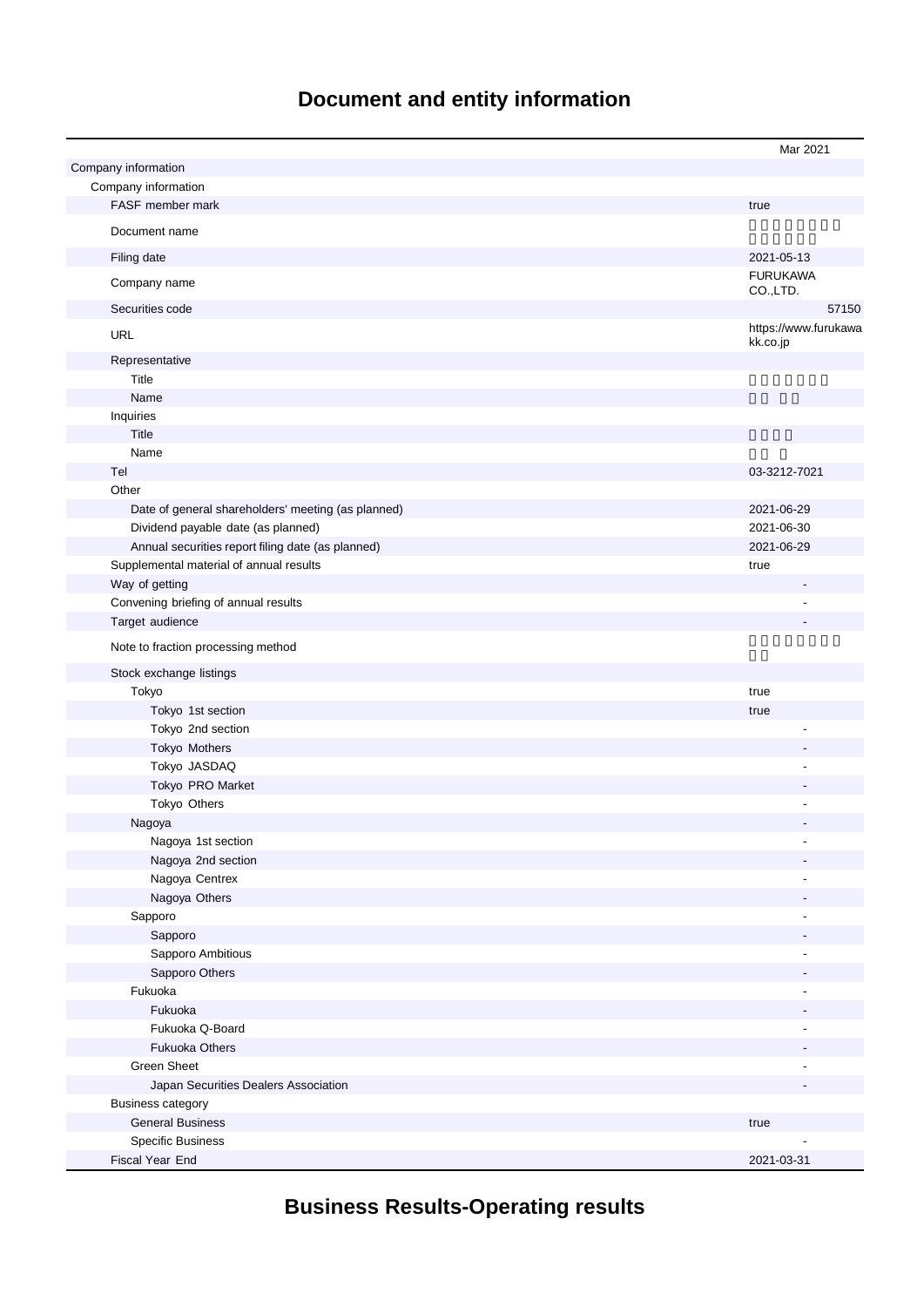|                                                    | Mar 2021 | Mar 2020 |
|----------------------------------------------------|----------|----------|
| Operating results                                  |          |          |
| Operating results                                  |          |          |
| Consolidated operating results                     |          |          |
| Consolidated income statements information         |          |          |
| Net sales                                          |          |          |
| Net sales                                          | 159,702  | 165,215  |
| % change                                           | $-3.3$   | $-5.1$   |
| Operating profit                                   |          |          |
| Operating profit                                   | 5,592    | 8,693    |
| % change                                           | $-35.7$  | $-2.5$   |
| Ordinary profit                                    |          |          |
| Ordinary profit                                    | 6,773    | 8,135    |
| % change                                           | $-16.7$  | $-1.2$   |
| Profit attributable to owners of parent            |          |          |
| Profit attributable to owners of parent            | 7,468    | 4,431    |
| % change                                           | 68.5     | $-4.8$   |
| Note to consolidated income statements information |          |          |
| Comprehensive income                               |          |          |
| Comprehensive income                               | 18,543   | $-60$    |
| Change in comprehensive income                     |          |          |
| Other consolidated operating results               |          |          |
| Basic earnings per share (Yen)                     | 190.73   | 112.23   |
| Diluted earnings per share (Yen)                   |          |          |
| Rate of return on equity (%)                       | 8.9      | 5.8      |
| Ordinary profit to total assets ratio (%)          | 3.2      | 3.8      |
| Operating profit to net sales ratio (%)            | 3.5      | 5.3      |
| Note to consolidated operating results             |          |          |
| Investment profit (loss) on equity method          | 355      | $-50$    |
| Note to operating results                          |          |          |

# **Business Results-Financial positions**

| (in millions of yens)                    |          |          |  |
|------------------------------------------|----------|----------|--|
|                                          | Mar 2021 | Mar 2020 |  |
| <b>Financial positions</b>               |          |          |  |
| Financial positions                      |          |          |  |
| Consolidated financial positions         |          |          |  |
| Total assets                             | 218,275  | 209,697  |  |
| Net assets                               | 94,364   | 77,966   |  |
| Capital adequacy ratio (%)               | 42.0     | 36.0     |  |
| Net assets per share (Yen)               | 2,348.53 | 1,926.32 |  |
| Note to consolidated financial positions |          |          |  |
| Owner's equity                           | 91,770   | 75,543   |  |
| Note to financial positions              |          |          |  |

## **Business Results-Cash flows**

(in millions of yens)

|                                      | Mar 2021 | Mar 2020 |
|--------------------------------------|----------|----------|
| Cash flows                           |          |          |
| Cash flows                           |          |          |
| Consolidated cash flows              |          |          |
| Cash flows from operating activities | 6,042    | 8,400    |
| Cash flows from investing activities | 2,245    | $-5,073$ |
| Cash flows from financing activities | $-3,123$ | $-4,843$ |
| Cash and equivalents, end of period  | 17.748   | 12.646   |
| Note to consolidated cash flows      |          |          |
| Note to cash flows                   |          |          |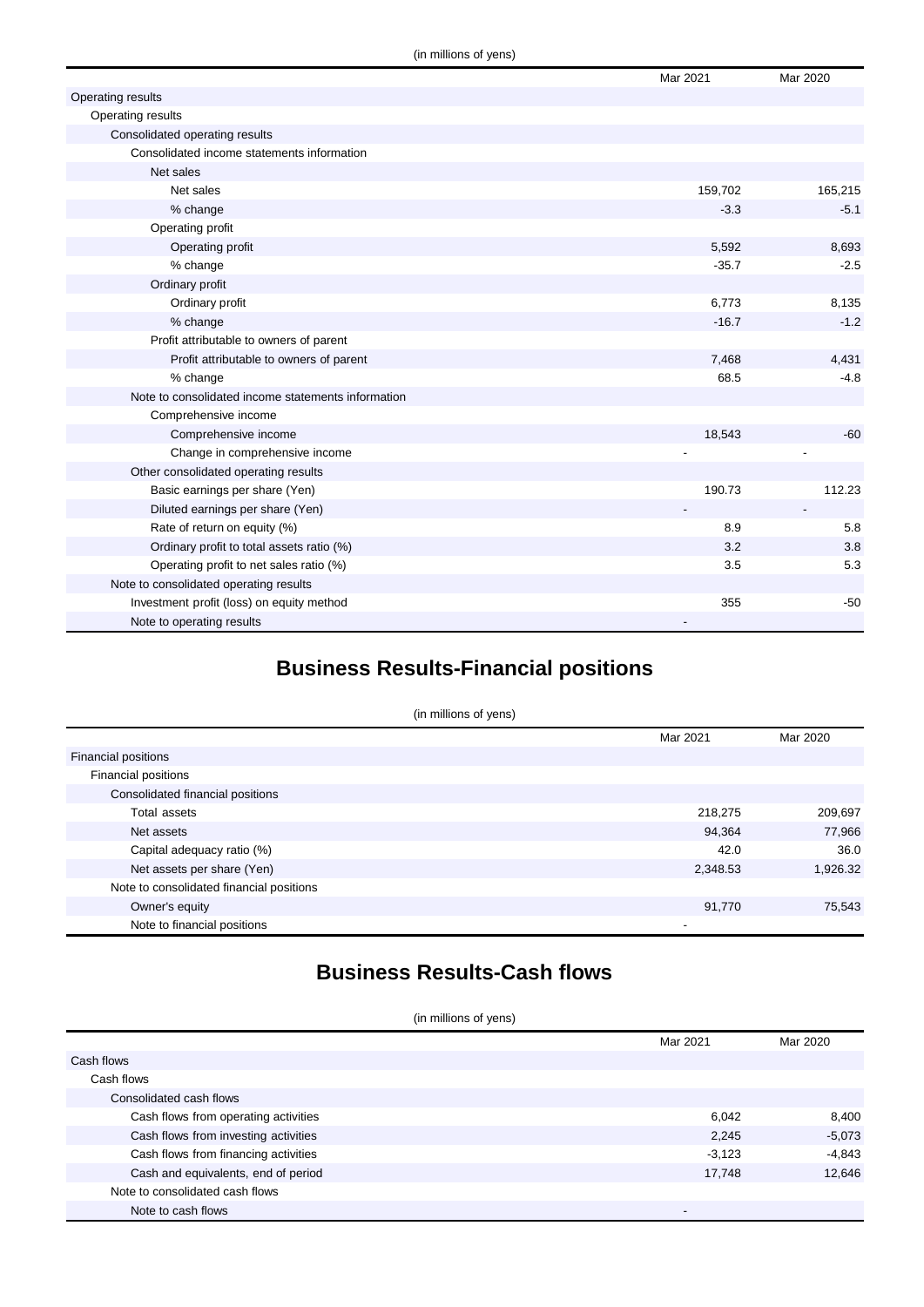|                                        | Mar 2021 |
|----------------------------------------|----------|
| Note to business results               |          |
| Note to business results               |          |
| Note to consolidated financial results |          |
| Note to consolidated financial results |          |

# **Dividends**

| (in millions of yens)                                           |                          |          |          |
|-----------------------------------------------------------------|--------------------------|----------|----------|
|                                                                 | Mar 2022                 | Mar 2021 | Mar 2020 |
| Dividends                                                       |                          |          |          |
| Dividends                                                       |                          |          |          |
| <b>Dividends</b>                                                |                          |          |          |
| Dividend per share (Yen)                                        |                          |          |          |
| Dividend per share (Yen)                                        |                          |          |          |
| First quarter                                                   |                          |          |          |
| Result                                                          |                          |          |          |
| Forecast                                                        |                          |          |          |
| Upper                                                           |                          |          |          |
| Lower                                                           | $\overline{\phantom{a}}$ |          |          |
| Second quarter                                                  |                          |          |          |
| Result                                                          |                          | 0.00     | 0.00     |
| Forecast                                                        | 0.00                     |          |          |
| Upper                                                           |                          |          |          |
| Lower                                                           |                          |          |          |
| Third quarter                                                   |                          |          |          |
| Result                                                          |                          |          |          |
| Forecast                                                        | $\overline{\phantom{a}}$ |          |          |
| Upper                                                           |                          |          |          |
| Lower                                                           | $\overline{\phantom{a}}$ |          |          |
| Year end                                                        |                          |          |          |
| Result                                                          |                          | 50.00    | 50.00    |
| Forecast                                                        | 50.00                    |          |          |
| Upper                                                           | ÷,                       |          |          |
| Lower                                                           |                          |          |          |
| Annual                                                          |                          |          |          |
| Result                                                          |                          | 50.00    | 50.00    |
| Forecast                                                        | 50.00                    |          |          |
| Upper                                                           |                          |          |          |
| Lower                                                           | $\overline{a}$           |          |          |
| Total dividend paid                                             |                          |          |          |
| Total dividend paid                                             |                          |          |          |
| Annual                                                          |                          |          |          |
| Result                                                          |                          | 1,953    | 1,960    |
| Payout ratio (consolidated)                                     |                          |          |          |
| Payout ratio (%)                                                |                          |          |          |
| Annual                                                          |                          |          |          |
| Result                                                          |                          | 26.2     | 44.6     |
| Forecast                                                        | 54.3                     |          |          |
| Ratio of total amount of dividends to net assets (consolidated) |                          |          |          |
| Ratio of total amount of dividends to net assets (%)            |                          |          |          |
| Annual                                                          |                          |          |          |
| Result                                                          |                          | $2.3\,$  | 2.5      |
| Note to dividends                                               |                          |          |          |
| Note to dividends                                               |                          |          |          |
| Annual                                                          |                          |          |          |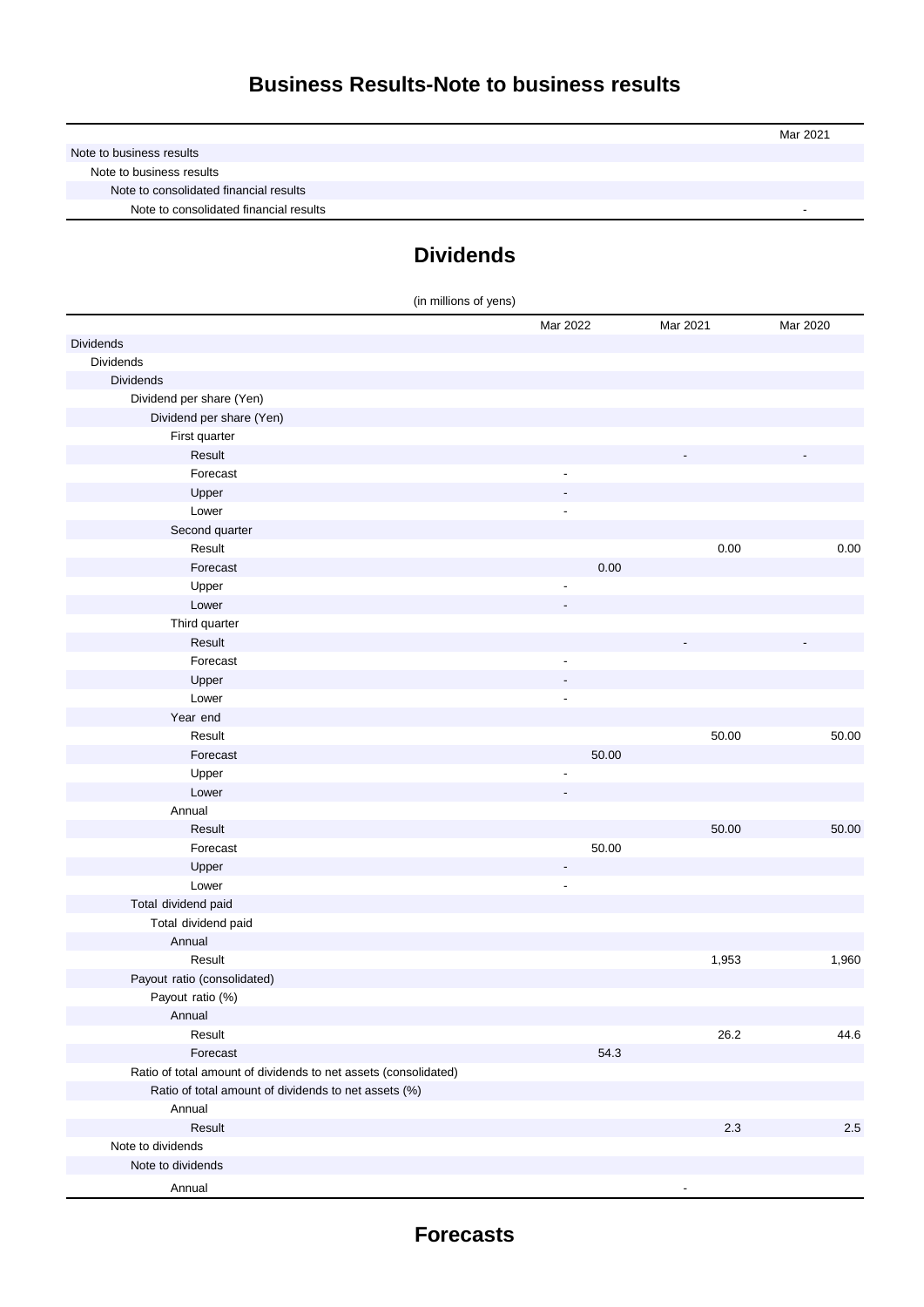(in millions of yens)

|                                         | Mar 2022              | Sep 2021                 |
|-----------------------------------------|-----------------------|--------------------------|
| Forecasts                               |                       |                          |
| Forecasts                               |                       |                          |
|                                         | 3 2022 3<br>2021      |                          |
| Title for forecasts                     | 2022 3<br>$4 \quad 1$ |                          |
|                                         | 31                    |                          |
| Preamble to consolidated forecasts      |                       |                          |
| Preamble to forecasts                   |                       |                          |
| Main table of consolidated forecasts    |                       |                          |
| Net sales                               |                       |                          |
| Net sales                               |                       |                          |
| Forecast                                | 184,400               | 93,000                   |
| Upper                                   |                       |                          |
| Lower                                   |                       |                          |
| % change                                |                       |                          |
| Forecast                                | 15.5                  | 23.7                     |
| Upper                                   | $\blacksquare$        |                          |
| Lower                                   |                       |                          |
| Operating profit                        |                       |                          |
| Operating profit                        |                       |                          |
| Forecast                                | 6,600                 | 2,500                    |
| Upper                                   |                       | $\overline{\phantom{a}}$ |
| Lower                                   | $\tilde{\phantom{a}}$ | ä,                       |
| % change                                |                       |                          |
| Forecast                                | 18.0                  | 68.7                     |
| Upper                                   |                       |                          |
| Lower                                   | $\tilde{\phantom{a}}$ | $\overline{a}$           |
| Ordinary profit                         |                       |                          |
| Ordinary profit                         |                       |                          |
| Forecast                                | 6,600                 | 2,800                    |
| Upper                                   |                       |                          |
| Lower                                   |                       |                          |
| % change                                |                       |                          |
| Forecast                                | $-2.6$                | 29.1                     |
| Upper                                   |                       |                          |
| Lower                                   |                       |                          |
| Profit attributable to owners of parent |                       |                          |
| Profit attributable to owners of parent |                       |                          |
| Forecast                                | 3,600                 | 1,400                    |
| Upper                                   |                       |                          |
| Lower                                   | ÷,                    |                          |
| % change                                |                       |                          |
| Forecast                                | $-51.8$               | $-71.2$                  |
| Upper                                   |                       |                          |
| Lower                                   |                       |                          |
| Basic earnings per share (Yen)          |                       |                          |
| Basic earnings per share (Yen)          |                       |                          |
| Forecast                                | 92.13                 | 35.83                    |
| Upper                                   |                       |                          |
| Lower                                   |                       |                          |
| Note to consolidated forecasts          |                       |                          |
| Note to forecasts                       |                       |                          |

#### **Notes-Material changes in subsidiaries during this period changes in scope of consolidations resulting from change in subsidiaries**

Material changes in subsidiaries during this period (Changes in scope of consolidations resulting from change is subsidiaries)

Material changes in subsidiaries during this period (Changes in scope of consolidations resulting from change is subsidiaries)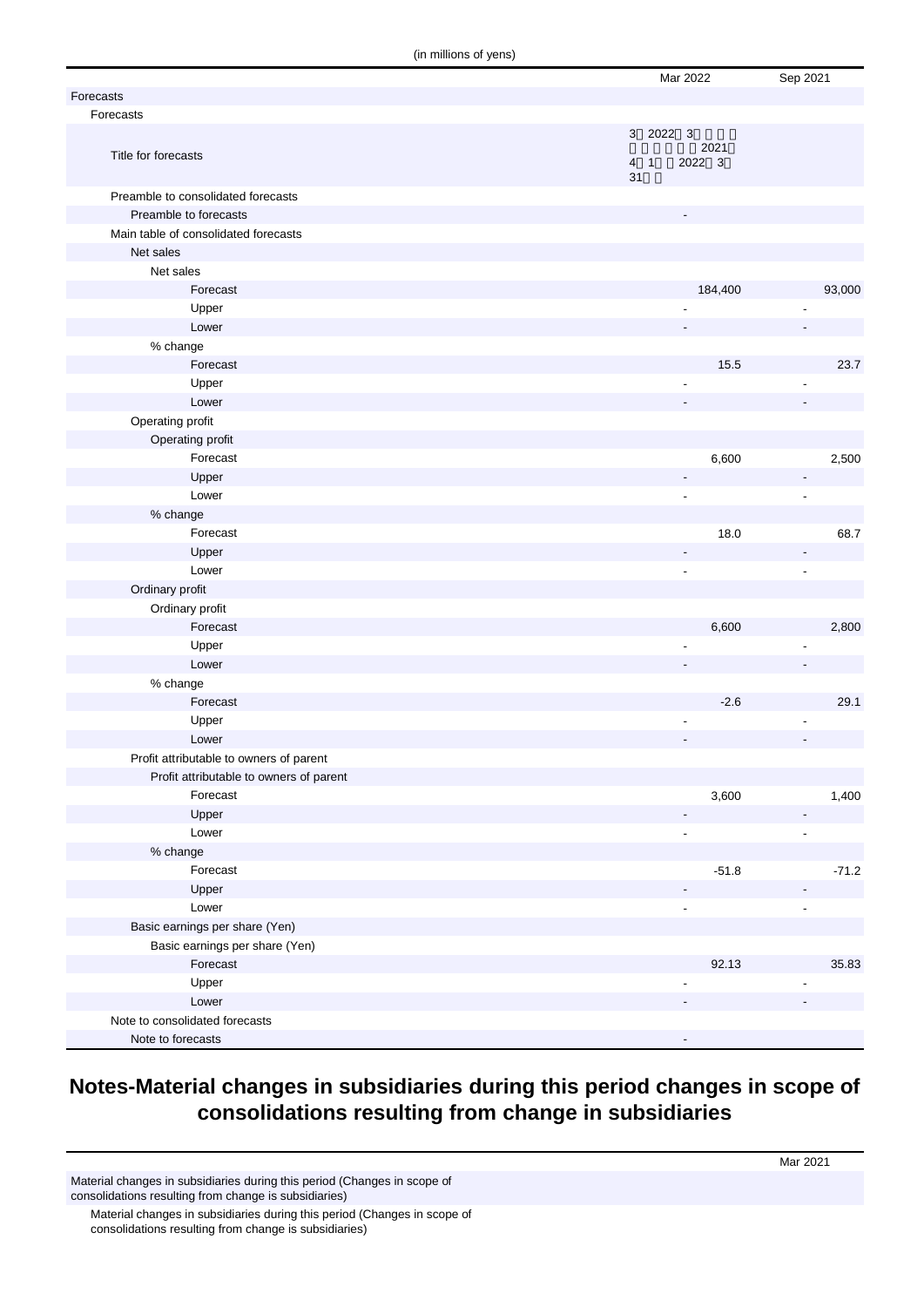#### **Notes-Changes in accounting policies and accounting estimates retrospective restatement**

|                                                                                               | Mar 2021 |
|-----------------------------------------------------------------------------------------------|----------|
| Changes in accounting policies and accounting estimates, retrospective<br>restatement         |          |
| Changes in accounting policies and accounting estimates, retrospective<br>restatement         |          |
| <b>Others</b>                                                                                 |          |
| Changes in accounting policies and accounting estimates,<br>retrospective restatement         |          |
| Changes in accounting policies based on revisions of accounting<br>standard                   |          |
| Changes in accounting policies other than ones based on<br>revisions of accounting standard   |          |
| Changes in accounting estimates                                                               |          |
| Retrospective restatement                                                                     |          |
| Note to changes in accounting policies and accounting estimates,<br>retrospective restatement |          |
| Note to changes in accounting policies and accounting estimates,<br>retrospective restatement |          |

## **Notes-Number of issued and outstanding shares common stock**

|                                                                                                 | Mar 2021   | Mar 2020   |
|-------------------------------------------------------------------------------------------------|------------|------------|
| Number of issued and outstanding shares (common stock)                                          |            |            |
| Number of issued and outstanding shares (common stock)                                          |            |            |
| Others                                                                                          |            |            |
| Number of issued and outstanding shares (common stock)                                          |            |            |
| Number of issued and outstanding shares at the end of fiscal year<br>(including treasury stock) | 40.445.568 | 40,445,568 |
| Number of treasury stock at the end of fiscal year                                              | 1,369,919  | 1,229,045  |
| Average number of shares                                                                        | 39,157,784 | 39,487,172 |
| Note to number of issued and outstanding shares (common stock)                                  |            |            |
| Note to number of issued and outstanding shares (common stock)                                  | ۰          |            |

#### **Business Results-Overview of nonconsolidated operating results**

| (in millions of yens)                          |  |          |          |
|------------------------------------------------|--|----------|----------|
|                                                |  | Mar 2021 | Mar 2020 |
| Non-consolidated operating results             |  |          |          |
| Non-consolidated operating results             |  |          |          |
| Non-consolidated operating results             |  |          |          |
| Non-consolidated income statements information |  |          |          |
| Net sales                                      |  |          |          |
| Net sales                                      |  | 8,456    | 9,977    |
| % change                                       |  | $-15.3$  | 14.8     |
| Operating profit                               |  |          |          |
| Operating profit                               |  | 4,243    | 5,364    |
| % change                                       |  | $-20.9$  | 37.9     |
| Ordinary profit                                |  |          |          |
| Ordinary profit                                |  | 4,763    | 5,474    |
| % change                                       |  | $-13.0$  | 43.1     |
| Profit                                         |  |          |          |
| Profit                                         |  | 7,361    | 4,601    |
|                                                |  |          |          |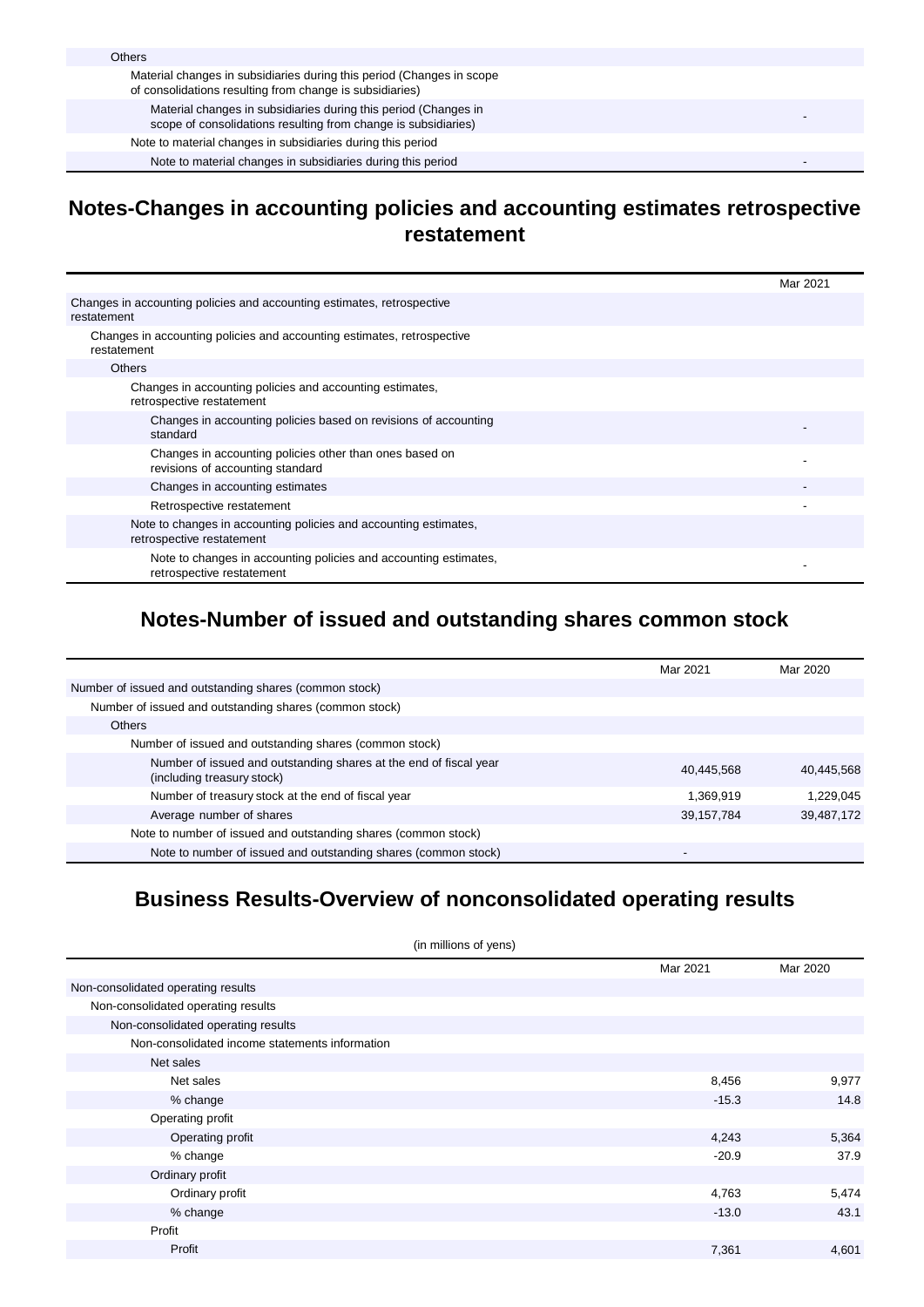| % change                                   | 60.0   | 72.6   |
|--------------------------------------------|--------|--------|
| Other non-consolidated operating results   |        |        |
| Basic earnings per share (Yen)             | 187.99 | 116.54 |
| Diluted earnings per share (Yen)           |        |        |
| Note to non-consolidated operating results |        |        |
| Note to operating results                  |        |        |

#### **Business Results-Overview of nonconsolidated financial positions**

| (in millions of yens)                        |          |          |  |
|----------------------------------------------|----------|----------|--|
|                                              | Mar 2021 | Mar 2020 |  |
| Non-consolidated financial positions         |          |          |  |
| Non-consolidated financial positions         |          |          |  |
| Non-consolidated financial positions         |          |          |  |
| Total assets                                 | 150.924  | 141,124  |  |
| Net assets                                   | 63,490   | 52,738   |  |
| Capital adequacy ratio (%)                   | 42.1     | 37.4     |  |
| Net assets per share (Yen)                   | 1,624.81 | 1,344.81 |  |
| Note to non-consolidated financial positions |          |          |  |
| Owner's equity                               | 63,490   | 52,738   |  |
| Note to financial positions                  |          |          |  |

#### **Business Results-Note to overview of nonconsolidated business results**

|                                            | Mar 2021 |
|--------------------------------------------|----------|
| Note to non-consolidated financial results |          |
| Note to non-consolidated financial results |          |
| Note to non-consolidated financial results |          |
| Note to financial results                  |          |

## **Overview of nonconsolidated Forecasts**

|                                          | (in millions of yens) |                                                    |          |
|------------------------------------------|-----------------------|----------------------------------------------------|----------|
|                                          |                       | Mar 2022                                           | Sep 2021 |
| Non-consolidated forecasts               |                       |                                                    |          |
| Non-consolidated forecasts               |                       |                                                    |          |
| Title for forecasts                      |                       | 2 2022 3<br>2021<br>2022 3<br>4 <sub>1</sub><br>31 |          |
| Preamble to non-consolidated forecasts   |                       |                                                    |          |
| Preamble to forecasts                    |                       |                                                    |          |
| Main table of non-consolidated forecasts |                       |                                                    |          |
| Net sales                                |                       |                                                    |          |
| Net sales                                |                       |                                                    |          |
| Forecast                                 |                       | 7,300                                              | 4,700    |
| Upper                                    |                       |                                                    |          |
| Lower                                    |                       |                                                    |          |
| % change                                 |                       |                                                    |          |
| Forecast                                 |                       | $-13.7$                                            | $-21.5$  |
| Upper                                    |                       | ٠                                                  |          |
| Lower                                    |                       |                                                    |          |
| Operating profit                         |                       |                                                    |          |
| Operating profit                         |                       |                                                    |          |
| Forecast                                 |                       | 2,500                                              | 2,300    |
| Upper                                    |                       |                                                    |          |
| Lower                                    |                       |                                                    |          |
| % change                                 |                       |                                                    |          |
| Forecast                                 |                       | $-41.1$                                            | $-39.6$  |
| Upper                                    |                       |                                                    |          |
| Lower                                    |                       |                                                    |          |